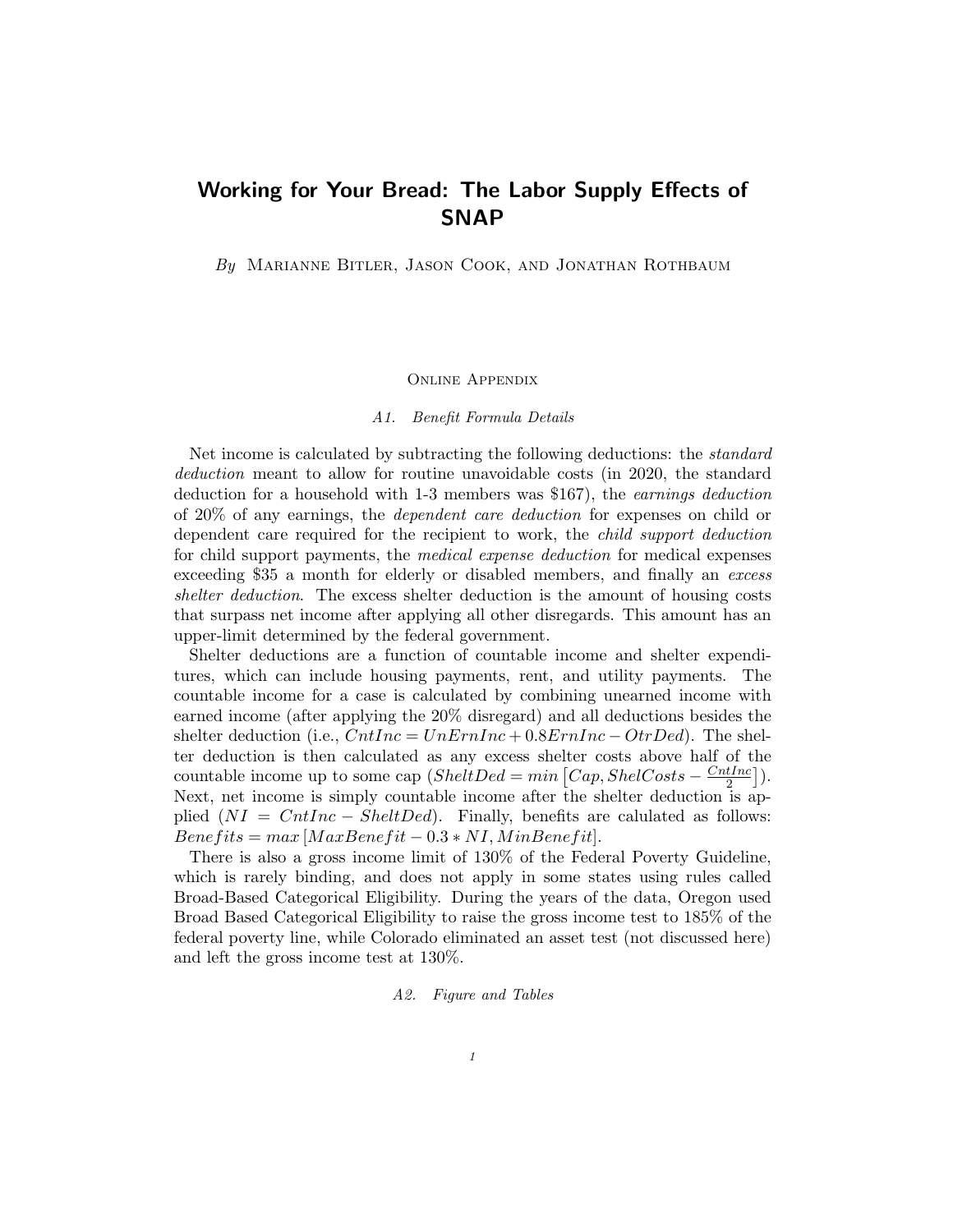|                           | Colorado (2012-2013) |                    | Oregon (2009-2019) |                    |
|---------------------------|----------------------|--------------------|--------------------|--------------------|
| Sample                    | Full<br>(1)          | Earner<br>(2)      | Full<br>(3)        | Earner<br>(4)      |
| Earned Income             | 329.3<br>(681.0)     | 954.8<br>(500.1)   | 344.2<br>(695.9)   | 1,033.0<br>(566.8) |
| Unearned Income           | 378.2<br>(465.1)     | 75.6<br>(195.7)    | 401.5<br>(500.9)   | 52.6<br>(162.9)    |
| WTR Child Care Ded.       | 0.04<br>(0.19)       | $0.09\,$<br>(0.29) |                    |                    |
| Child Care Ded. $(>0)$    | 264.7<br>(492.8)     | 244.5<br>(190.4)   |                    |                    |
| WTR Child Support Ded.    | 0.02<br>(0.14)       | $0.02\,$<br>(0.14) |                    |                    |
| Child Support Ded. $(>0)$ | 281.6<br>(317.8)     | 277.4<br>(175.2)   |                    |                    |
| WTR Medical Ded.          | 0.05<br>(0.21)       | $\boldsymbol{0}$   | 0.09<br>(0.28)     | $\boldsymbol{0}$   |
| Medical Ded. $(>0)$       | 347.5<br>(4,743.0)   | $\boldsymbol{0}$   |                    |                    |
| WTR Shelter Ded.          | 0.74<br>(0.44)       | 0.86<br>(0.34)     | 0.74<br>(0.44)     | 0.89<br>(0.31)     |
| Shelter Ded. $(>0)$       | 405.1<br>(261.8)     | 386.1<br>(136.6)   | 425.6<br>(186.9)   | 412.0<br>(120.7)   |
| Benefit Amount            | 288.0<br>(205.6)     | 356.6<br>(195.5)   | 226.8<br>(165.6)   | 267.1<br>(184.5)   |
| ABAWD                     | 0.13<br>(0.33)       | 0.13<br>(0.34)     | 0.30<br>(0.46)     | 0.37<br>(0.48)     |
| Elderly/Disabled          | $0.35\,$<br>(0.48)   | $\boldsymbol{0}$   | 0.34<br>(0.48)     | $\boldsymbol{0}$   |
| $\mathbf N$               | 5,665,000            | 1,331,000          | 49,270,000         | 10,180,000         |

Table A1—: Net Income Formula and Descriptive Statistics.

Note: The table provides means and standard deviations (in parentheses) of different inputs to the SNAP benefits formula. Columns 1 and 3 are for the full sample of SNAP recipients, while columns 2 and 4 limit observations to the "earner sample," i.e., cases with at least one dollar of earned income and that have no elderly or disabled members. Row headers with  $(> 0)$  signify that the average amount conditions on having a non-zero value for the given disregard.

Source: Administrative SNAP data, Colorado and Oregon.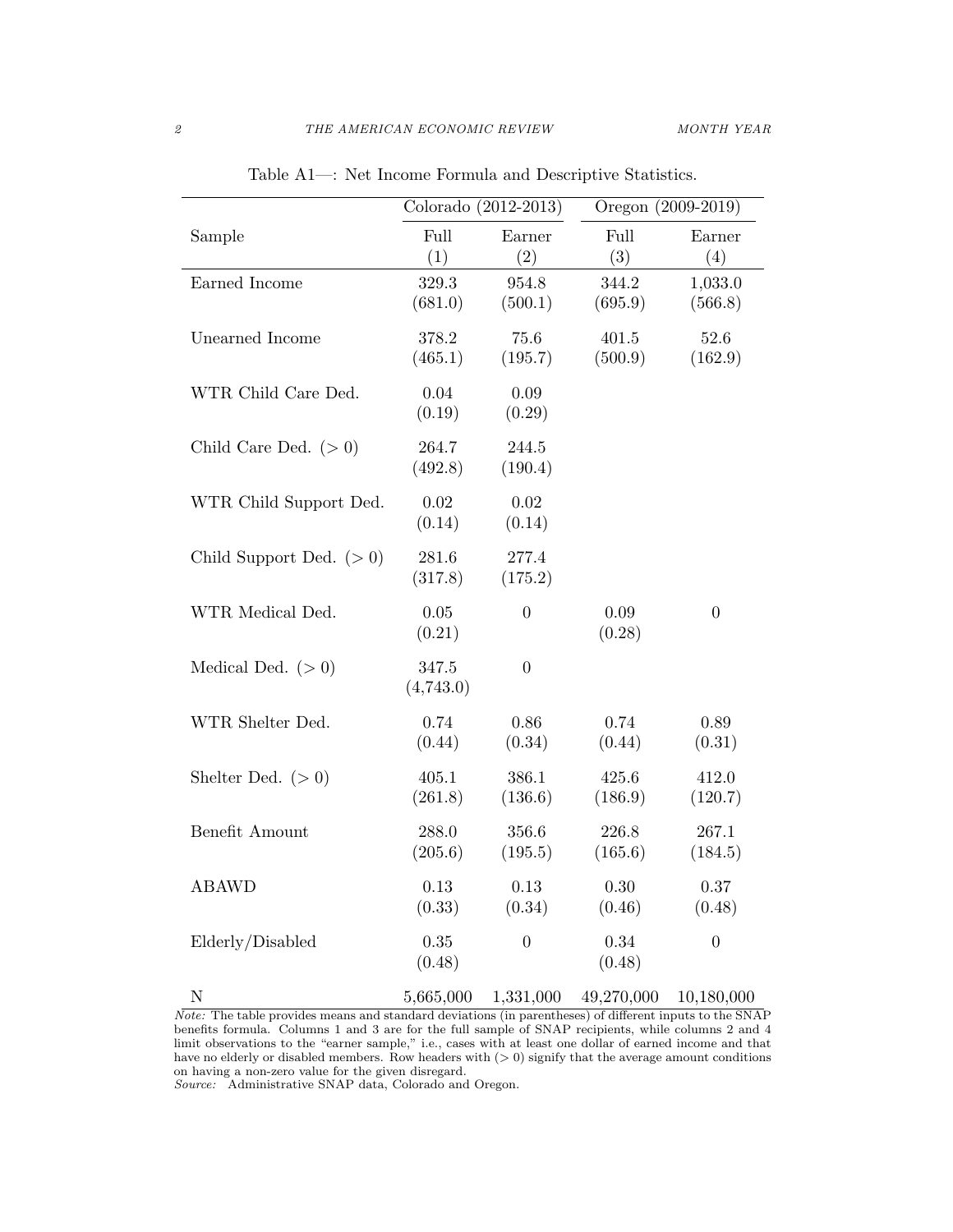| Density<br>Frequency<br>Density<br>Frequency<br>$410,200***$<br>$0.000*$<br>$0.001***$<br>$-221.9*$<br>Full Earner Sample<br>(0.000)<br>(28, 110)<br>(4,696)<br>(0.000)<br># in SNAP Unit<br>398,500***<br>$-0.000$<br>$0.002***$<br>$\mathbf{1}$<br>$-371.1$<br>(0.000)<br>(3,775)<br>(26, 740)<br>(0.000)<br>$0.000**$<br>$3,984**$<br>$0.000**$<br>$12,570**$<br>$\boldsymbol{2}$<br>(0.000)<br>(0.000)<br>(5,350)<br>(2,063)<br>$0.000*$<br>$3,295*$<br>3<br>0.000<br>4,739<br>(0.000)<br>(2,030)<br>(0.000)<br>(3,718)<br>$-0.000$<br>$-363.7$<br>$-0.000$<br>$-5,523$<br>$4+$<br>(4,076)<br>(0.000)<br>(0.000)<br>(1,272)<br><b>Amount of Shelter Deduction</b><br>$0.002***$<br>$14,360***$<br>0.002<br>111,800<br>\$0<br>(150,200)<br>(0.000)<br>(3,222)<br>(0.003)<br>0.000<br>2,469<br>$-0.001$<br>$-61,130$<br>$$1-299$<br>(0.000)<br>(2,595)<br>(0.000)<br>(36, 630)<br>$-0.000$<br>$-0.000$<br>$-9,652$<br>$-1,651$<br>\$300-499<br>(0.000)<br>(4,248)<br>(0.000)<br>(20,060)<br>$-0.001$<br>$-666.1$<br>$-0.000$<br>$$500+$<br>$-14,560$<br>(0.000)<br>(266.8)<br>(0.000)<br>(8, 464)<br>Colorado<br>Some Self Emp. Income<br>No Self Emp. Income<br>Density<br>Frequency<br>Density<br>Frequency<br>$\#$ in SNAP Unit<br>$-0.000$<br>$3,470***$<br>$-4,625$<br>$0.002***$<br>$\mathbf{1}$<br>(0.000)<br>(3,517)<br>(0.000)<br>(475.9)<br>$\sqrt{2}$<br>$0.000*$<br>2,367*<br>$0.000\ensuremath{^*}$<br>$613.3*$<br>(0.000)<br>(0.000)<br>(1,764)<br>(468.8)<br>$2,686*$<br>3<br>$0.000*$<br>0.000<br>249.3<br>(0.000)<br>(1,619)<br>(0.000)<br>(477.7)<br>0.000<br>138.6<br>$-0.000$<br>$-221.9$<br>$4+$ | $\overline{\text{Colorado}}$ |         | Oregon  |         |  |
|-------------------------------------------------------------------------------------------------------------------------------------------------------------------------------------------------------------------------------------------------------------------------------------------------------------------------------------------------------------------------------------------------------------------------------------------------------------------------------------------------------------------------------------------------------------------------------------------------------------------------------------------------------------------------------------------------------------------------------------------------------------------------------------------------------------------------------------------------------------------------------------------------------------------------------------------------------------------------------------------------------------------------------------------------------------------------------------------------------------------------------------------------------------------------------------------------------------------------------------------------------------------------------------------------------------------------------------------------------------------------------------------------------------------------------------------------------------------------------------------------------------------------------------------------------------------------------------------------------------------------|------------------------------|---------|---------|---------|--|
|                                                                                                                                                                                                                                                                                                                                                                                                                                                                                                                                                                                                                                                                                                                                                                                                                                                                                                                                                                                                                                                                                                                                                                                                                                                                                                                                                                                                                                                                                                                                                                                                                         |                              |         |         |         |  |
|                                                                                                                                                                                                                                                                                                                                                                                                                                                                                                                                                                                                                                                                                                                                                                                                                                                                                                                                                                                                                                                                                                                                                                                                                                                                                                                                                                                                                                                                                                                                                                                                                         |                              |         |         |         |  |
|                                                                                                                                                                                                                                                                                                                                                                                                                                                                                                                                                                                                                                                                                                                                                                                                                                                                                                                                                                                                                                                                                                                                                                                                                                                                                                                                                                                                                                                                                                                                                                                                                         |                              |         |         |         |  |
|                                                                                                                                                                                                                                                                                                                                                                                                                                                                                                                                                                                                                                                                                                                                                                                                                                                                                                                                                                                                                                                                                                                                                                                                                                                                                                                                                                                                                                                                                                                                                                                                                         |                              |         |         |         |  |
|                                                                                                                                                                                                                                                                                                                                                                                                                                                                                                                                                                                                                                                                                                                                                                                                                                                                                                                                                                                                                                                                                                                                                                                                                                                                                                                                                                                                                                                                                                                                                                                                                         |                              |         |         |         |  |
|                                                                                                                                                                                                                                                                                                                                                                                                                                                                                                                                                                                                                                                                                                                                                                                                                                                                                                                                                                                                                                                                                                                                                                                                                                                                                                                                                                                                                                                                                                                                                                                                                         |                              |         |         |         |  |
|                                                                                                                                                                                                                                                                                                                                                                                                                                                                                                                                                                                                                                                                                                                                                                                                                                                                                                                                                                                                                                                                                                                                                                                                                                                                                                                                                                                                                                                                                                                                                                                                                         |                              |         |         |         |  |
|                                                                                                                                                                                                                                                                                                                                                                                                                                                                                                                                                                                                                                                                                                                                                                                                                                                                                                                                                                                                                                                                                                                                                                                                                                                                                                                                                                                                                                                                                                                                                                                                                         |                              |         |         |         |  |
|                                                                                                                                                                                                                                                                                                                                                                                                                                                                                                                                                                                                                                                                                                                                                                                                                                                                                                                                                                                                                                                                                                                                                                                                                                                                                                                                                                                                                                                                                                                                                                                                                         |                              |         |         |         |  |
|                                                                                                                                                                                                                                                                                                                                                                                                                                                                                                                                                                                                                                                                                                                                                                                                                                                                                                                                                                                                                                                                                                                                                                                                                                                                                                                                                                                                                                                                                                                                                                                                                         |                              |         |         |         |  |
|                                                                                                                                                                                                                                                                                                                                                                                                                                                                                                                                                                                                                                                                                                                                                                                                                                                                                                                                                                                                                                                                                                                                                                                                                                                                                                                                                                                                                                                                                                                                                                                                                         |                              |         |         |         |  |
|                                                                                                                                                                                                                                                                                                                                                                                                                                                                                                                                                                                                                                                                                                                                                                                                                                                                                                                                                                                                                                                                                                                                                                                                                                                                                                                                                                                                                                                                                                                                                                                                                         |                              |         |         |         |  |
|                                                                                                                                                                                                                                                                                                                                                                                                                                                                                                                                                                                                                                                                                                                                                                                                                                                                                                                                                                                                                                                                                                                                                                                                                                                                                                                                                                                                                                                                                                                                                                                                                         |                              |         |         |         |  |
|                                                                                                                                                                                                                                                                                                                                                                                                                                                                                                                                                                                                                                                                                                                                                                                                                                                                                                                                                                                                                                                                                                                                                                                                                                                                                                                                                                                                                                                                                                                                                                                                                         |                              |         |         |         |  |
|                                                                                                                                                                                                                                                                                                                                                                                                                                                                                                                                                                                                                                                                                                                                                                                                                                                                                                                                                                                                                                                                                                                                                                                                                                                                                                                                                                                                                                                                                                                                                                                                                         |                              |         |         |         |  |
|                                                                                                                                                                                                                                                                                                                                                                                                                                                                                                                                                                                                                                                                                                                                                                                                                                                                                                                                                                                                                                                                                                                                                                                                                                                                                                                                                                                                                                                                                                                                                                                                                         |                              |         |         |         |  |
|                                                                                                                                                                                                                                                                                                                                                                                                                                                                                                                                                                                                                                                                                                                                                                                                                                                                                                                                                                                                                                                                                                                                                                                                                                                                                                                                                                                                                                                                                                                                                                                                                         |                              |         |         |         |  |
|                                                                                                                                                                                                                                                                                                                                                                                                                                                                                                                                                                                                                                                                                                                                                                                                                                                                                                                                                                                                                                                                                                                                                                                                                                                                                                                                                                                                                                                                                                                                                                                                                         |                              |         |         |         |  |
|                                                                                                                                                                                                                                                                                                                                                                                                                                                                                                                                                                                                                                                                                                                                                                                                                                                                                                                                                                                                                                                                                                                                                                                                                                                                                                                                                                                                                                                                                                                                                                                                                         |                              |         |         |         |  |
|                                                                                                                                                                                                                                                                                                                                                                                                                                                                                                                                                                                                                                                                                                                                                                                                                                                                                                                                                                                                                                                                                                                                                                                                                                                                                                                                                                                                                                                                                                                                                                                                                         |                              |         |         |         |  |
|                                                                                                                                                                                                                                                                                                                                                                                                                                                                                                                                                                                                                                                                                                                                                                                                                                                                                                                                                                                                                                                                                                                                                                                                                                                                                                                                                                                                                                                                                                                                                                                                                         |                              |         |         |         |  |
|                                                                                                                                                                                                                                                                                                                                                                                                                                                                                                                                                                                                                                                                                                                                                                                                                                                                                                                                                                                                                                                                                                                                                                                                                                                                                                                                                                                                                                                                                                                                                                                                                         |                              |         |         |         |  |
|                                                                                                                                                                                                                                                                                                                                                                                                                                                                                                                                                                                                                                                                                                                                                                                                                                                                                                                                                                                                                                                                                                                                                                                                                                                                                                                                                                                                                                                                                                                                                                                                                         |                              |         |         |         |  |
|                                                                                                                                                                                                                                                                                                                                                                                                                                                                                                                                                                                                                                                                                                                                                                                                                                                                                                                                                                                                                                                                                                                                                                                                                                                                                                                                                                                                                                                                                                                                                                                                                         |                              |         |         |         |  |
|                                                                                                                                                                                                                                                                                                                                                                                                                                                                                                                                                                                                                                                                                                                                                                                                                                                                                                                                                                                                                                                                                                                                                                                                                                                                                                                                                                                                                                                                                                                                                                                                                         |                              |         |         |         |  |
|                                                                                                                                                                                                                                                                                                                                                                                                                                                                                                                                                                                                                                                                                                                                                                                                                                                                                                                                                                                                                                                                                                                                                                                                                                                                                                                                                                                                                                                                                                                                                                                                                         |                              |         |         |         |  |
|                                                                                                                                                                                                                                                                                                                                                                                                                                                                                                                                                                                                                                                                                                                                                                                                                                                                                                                                                                                                                                                                                                                                                                                                                                                                                                                                                                                                                                                                                                                                                                                                                         |                              |         |         |         |  |
|                                                                                                                                                                                                                                                                                                                                                                                                                                                                                                                                                                                                                                                                                                                                                                                                                                                                                                                                                                                                                                                                                                                                                                                                                                                                                                                                                                                                                                                                                                                                                                                                                         |                              |         |         |         |  |
|                                                                                                                                                                                                                                                                                                                                                                                                                                                                                                                                                                                                                                                                                                                                                                                                                                                                                                                                                                                                                                                                                                                                                                                                                                                                                                                                                                                                                                                                                                                                                                                                                         |                              |         |         |         |  |
|                                                                                                                                                                                                                                                                                                                                                                                                                                                                                                                                                                                                                                                                                                                                                                                                                                                                                                                                                                                                                                                                                                                                                                                                                                                                                                                                                                                                                                                                                                                                                                                                                         |                              |         |         |         |  |
|                                                                                                                                                                                                                                                                                                                                                                                                                                                                                                                                                                                                                                                                                                                                                                                                                                                                                                                                                                                                                                                                                                                                                                                                                                                                                                                                                                                                                                                                                                                                                                                                                         |                              |         |         |         |  |
|                                                                                                                                                                                                                                                                                                                                                                                                                                                                                                                                                                                                                                                                                                                                                                                                                                                                                                                                                                                                                                                                                                                                                                                                                                                                                                                                                                                                                                                                                                                                                                                                                         |                              |         |         |         |  |
|                                                                                                                                                                                                                                                                                                                                                                                                                                                                                                                                                                                                                                                                                                                                                                                                                                                                                                                                                                                                                                                                                                                                                                                                                                                                                                                                                                                                                                                                                                                                                                                                                         | (0.000)                      | (1,171) | (0.000) | (429.9) |  |

VOL. VOLUME NO. ISSUEWORKING FOR YOUR BREAD: THE LABOR SUPPLY EFFECTS OF SNAP3

Table  $A2$ —: Bunching Estimates (Net Income = 0).

Note: Bunching estimates and standard errors (in parethneses) are calculated using the method explained in Section ??. \*, \*\*, and \*\*\* denote statistical significant respectively at  $p < 0.10$ ,  $p < 0.05$ , and  $p < 0.01$ . Source: Administrative SNAP data, Colorado and Oregon.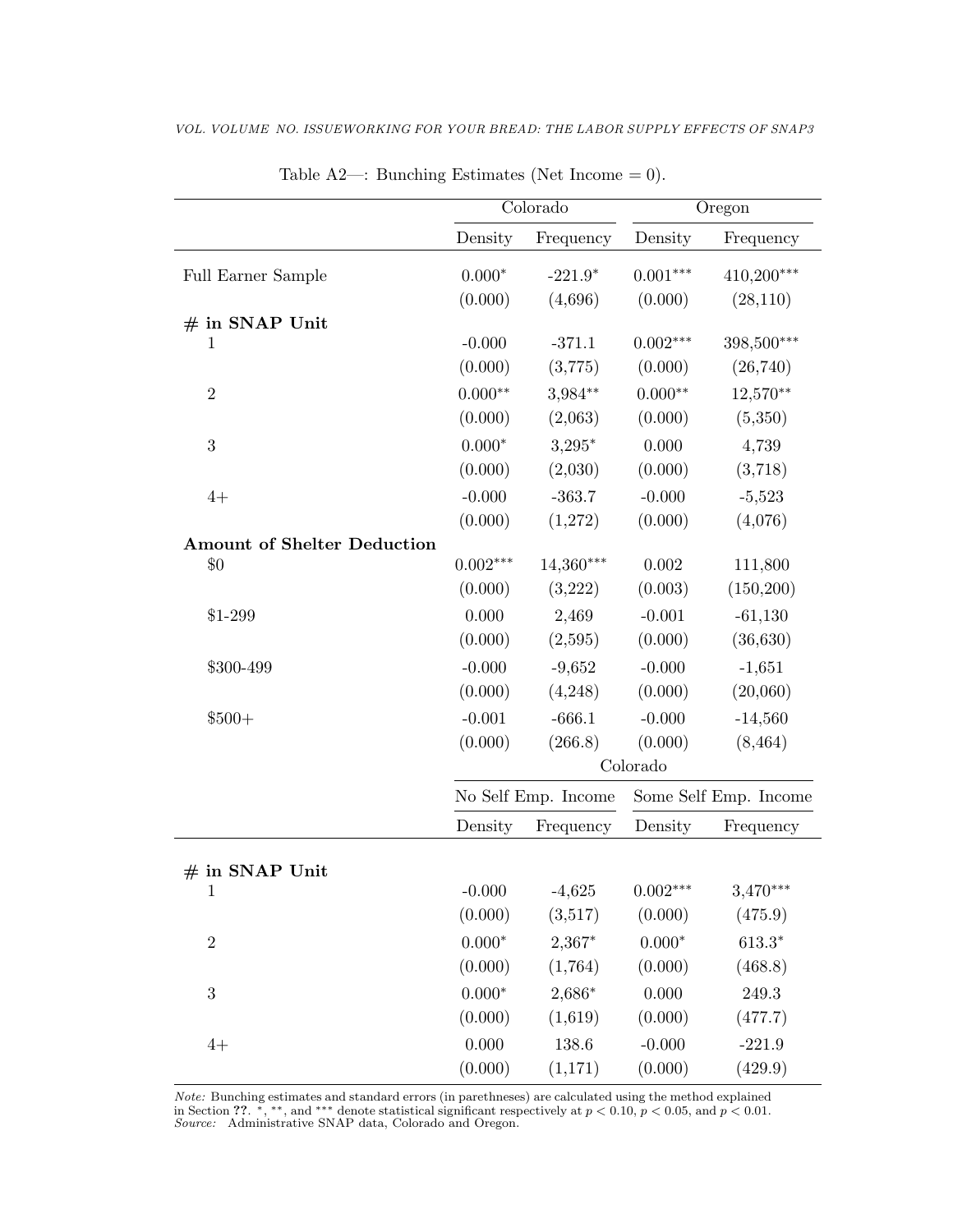

Figure A1. : Example of Bunching Calculation — Colorado Single-Unit Cases with Self-Employment Income

Note: Bunching is estimated by fitting a seventh degree polynomial to the count data and including bin fixed effects for each bin within \$200 of either side of the net income equals zero kink (in red). Bunching is calculated by summing together the bin fixed effects. This figure is the density of Colorado single-unit cases with some self-employment income.

Source: Administrative SNAP data, Colorado.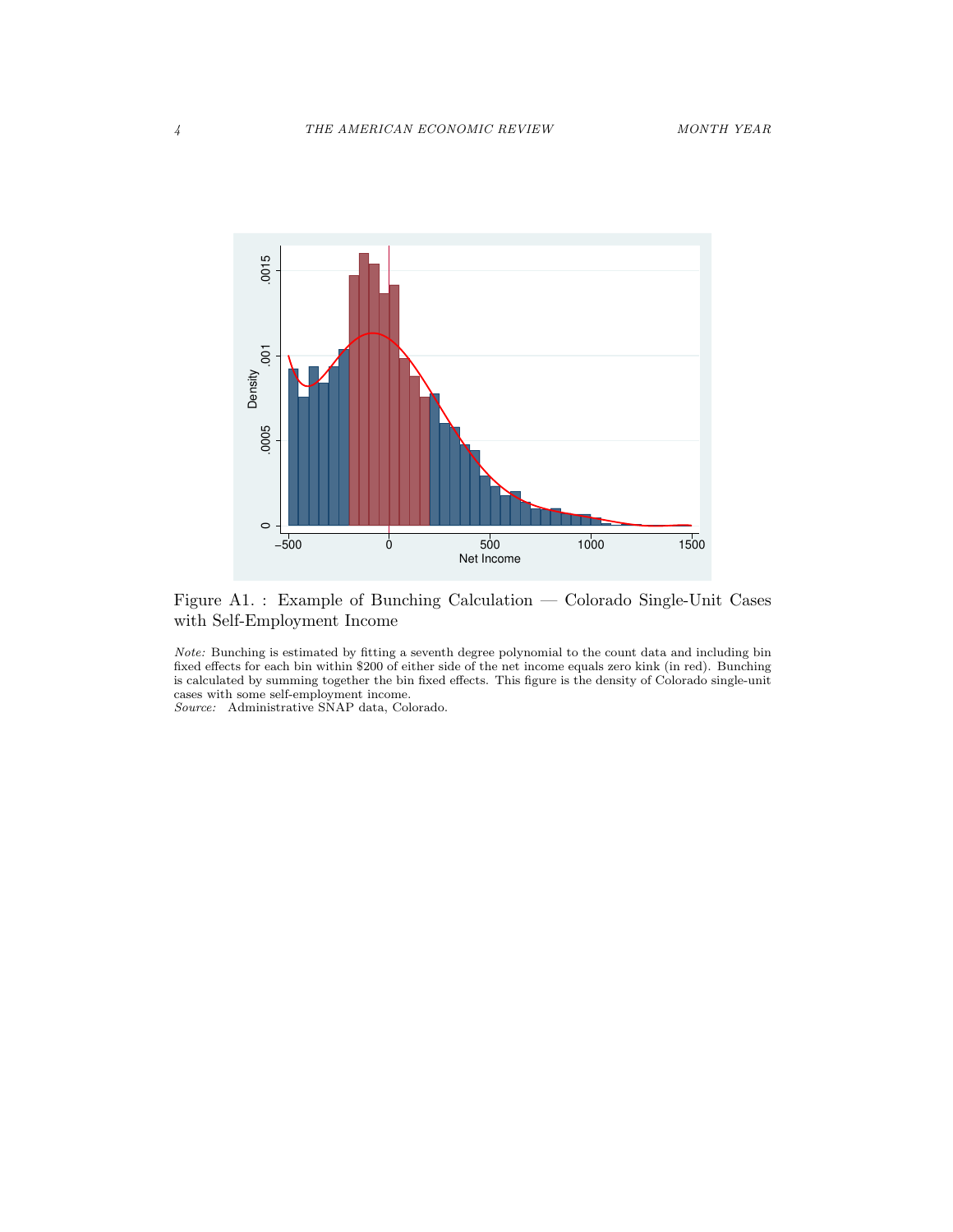

Figure A2. : Density of Cases by Case Size Near Net Income  $=0$ 

Note: Panels A and B plot SNAP case densities by net income (x-axis) and by the number of people in the SNAP unit.<br>Source: Administrative SNAP data, Colorado and Oregon.